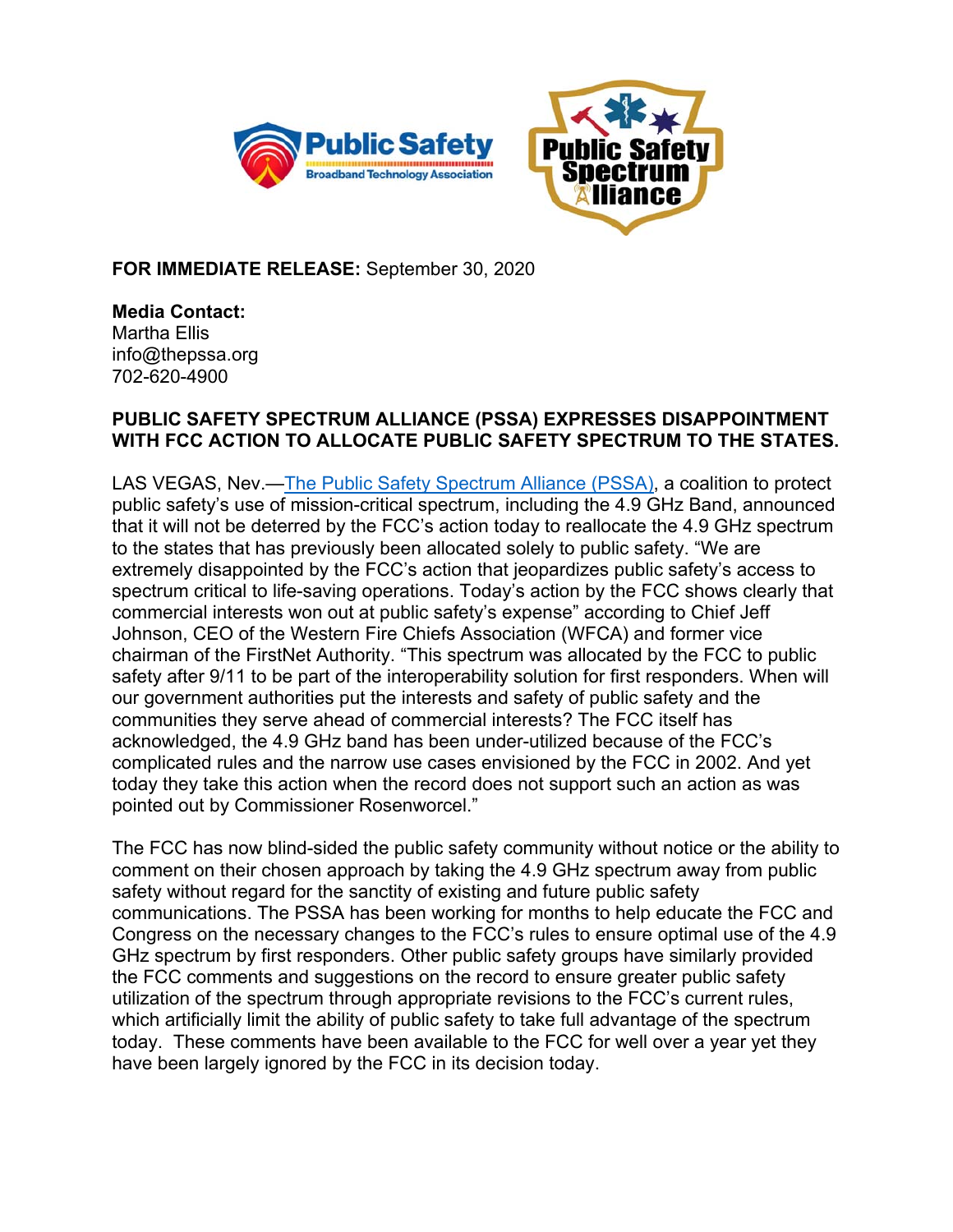The PSSA initiative has served as public safety's voice to communicate the vital need for 4.9 GHz spectrum and to assign it to the FirstNet Authority — an independent authority created for the purpose of managing spectrum dedicated to public safety - which is in the best position to work collaboratively with the public safety community to determine a nationwide plan that optimizes the ability to protect life and property through use of the spectrum and advanced technologies. The PSSA has been operating under three basic principles:

- Protect and preserve 4.9 GHz nationwide spectrum for public safety use.
- Assign the 4.9 GHz spectrum to the FirstNet Authority on behalf of public safety.
- Require the FirstNet Authority to develop a spectrum plan for the 50 MHz of public safety spectrum at 4.9 GHz. This plan would allow for the continued support and protection of existing public safety licensees while also allocating a portion of the spectrum for 5G technologies and potentially integrating it with the National Public Safety Broadband Network (NPSBN).

"From our point of view, our effort is not over" according to retired Police Chief Chris Moore who served as Chair of the Public Safety Alliance and is part of the leadership team for the PSSA. "Ten nationwide public safety associations along with over 800 individual public safety leaders who have signed our petition agree that the 4.9 GHz spectrum assigned to public safety should stay with public safety." When asked what steps the PSSA will take next, Moore stated, "Our legal counsel is preparing a list of options for consideration. Once we have reviewed these options, we will quickly move forward and take action to seek reversal of this clearly arbitrary and harmful decision. We would also like to publicly thank those commissioners that voted against this illconceived plan. As we said during the battle for the D Block, "public safety leaders don't quit when it comes to the safety of the public we serve."

## **About PSSA**

The Public Safety Spectrum Alliance (PSSA) is an alliance amongst the nation's leading public safety leaders and associations. The PSSA is an initiative of the Public Safety Broadband Technology Association. The purpose of the PSSA is to ensure that first responders nationwide are able to use the most technologically advanced communications capability that meets the difficult, life threatening challenges they face as they protect America. Our goal is to raise awareness in the FCC, Congress and the White House about what our broadband public safety communications needs are, including use of 4.9 GHz and the continued enhancement of FirstNet—the only nationwide, interoperable wireless communications network built for the first responders who protect America.

The PSSA is open to anyone who supports the goals of this Alliance, including individuals and the private sector. To learn more, additional information and resources can be found at http://www.thepssa.org.

## **About PSBTA**